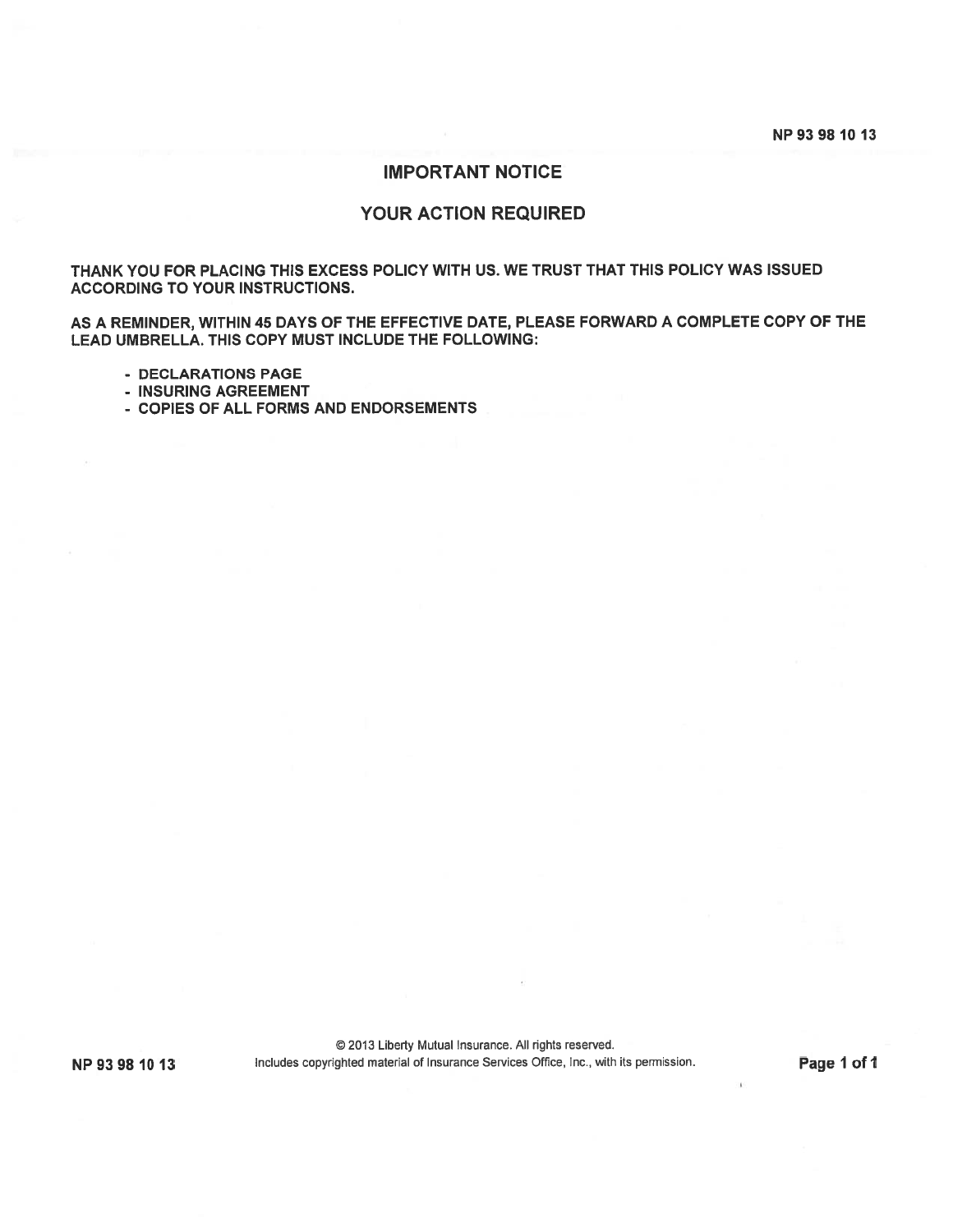### 06/21/2017

**CITY OF AUSTIN** 

ECO (23) 57 99 92 43

From: 05/31/2017

To: 05/31/2023

MARSH USA INC1166 AVENUE OF THE AMERICAS NEW YORK, NY 10036 -2708

### TERRORISM INSURANCE PREMIUM DISCLOSURE AND OPPORTUNITY TO REJECT

This notice contains important information about the Terrorism Risk Insurance Act and its effect on your policy. Please read it carefully.

### THE TERRORISM RISK INSURANCE ACT

The Terrorism Risk Insurance Act, including all amendments ("TRIA" or the "Act"), establishes a program to spread the risk of catastrophic losses from certain acts of terrorism between insurers and the federa government. If an individual insurer's losses from certified acts of terrorism exceed a specified deductible amount, the governmen<sup>t</sup> will reimburse the insurer for <sup>a</sup> percentage of losses (the 'Federal Share') paid in excess of the deductible, but only if aggregate industry losses from such acts exceed the "Program Trig ger'. An insurer that has met its insurer deductible is not liable for any portion of losses in excess of \$100 billion per year. Similarly, the federal governmen<sup>t</sup> is not liable for any losses covered by the Act that exceed this amount. II aggregate insured losses exceed \$100 billion, losses up to that amount may be pro-rated, as determined by the Secretary of the Treasury.

| <b>Calendar Year</b> | <b>Federal Share</b> | Program Trigger |
|----------------------|----------------------|-----------------|
| 2015                 | 85%                  | \$100,000,000   |
| 2016                 | 84%                  | \$120,000,000   |
| 2017                 | 83%                  | \$140,000,000   |
| 2018                 | 82%                  | \$160,000,000   |
| 2019                 | 81%                  | \$180,000,000   |
| 2020                 | 80%                  | \$200,000,000   |

The Federal Share and Program Trigger by calendar year are:

# MANDATORY OFFER OF COVERAGE FOR "CERTIFIED ACTS OF TERRORISM" AND DISCLOSURE OF PRE MIUM

TRIA requires insurers to make coverage available for any loss that occurs within the United States (or outside of the U.S. in the case of U.S. missions and certain air carriers and vessels), results from <sup>a</sup> "certified act of terrorism" AND that is otherwise covered under your policy.

A 'certified act of terrorism" means:

[A]ny act that is certified by the Secretary [of the Treasury], in consultation with the Secretary of Homeland Security, and the Attorney General of the United States.

(i) to be an act of terrorism;

|  | 160016 | 06/21/2017 | ECO(23)579992 | 31-1624 |
|--|--------|------------|---------------|---------|
|--|--------|------------|---------------|---------|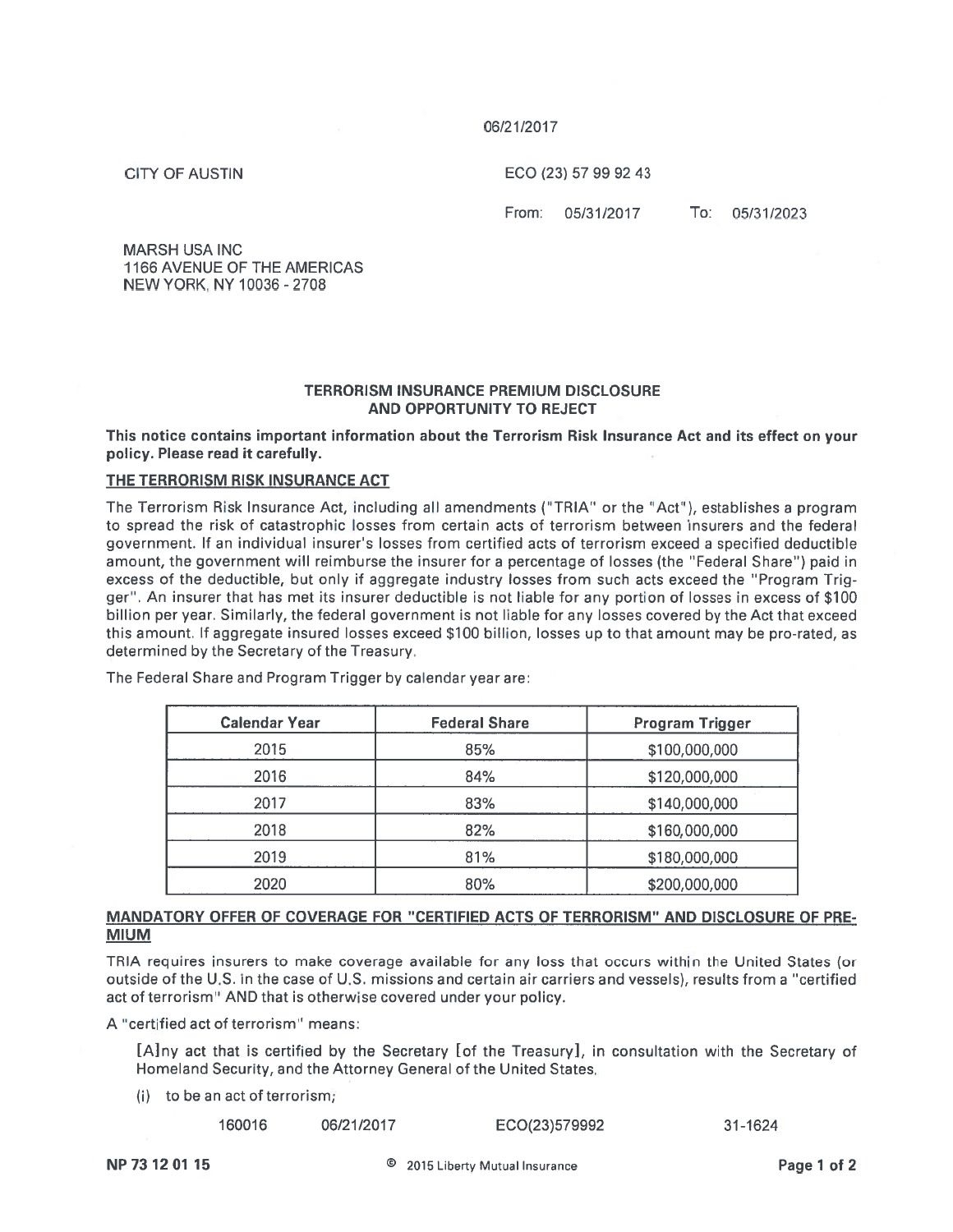- (ii) to be <sup>a</sup> violent act or an act that is dangerous to
	- (I) human life;
	- (II) property; or
	- (Ill) infrastructure;
- (iii) to have resulted in damage within the United States, or outside of the United States in the case of
	- (I) an air carrier (as defined in section 40102 of title 49, United States Code) or United States flag vessel (or <sup>a</sup> vessel based principally in the United States, on which United States income tax is paid and whose insurance coverage is subject to regulation in the United States); or
	- (II) the premises of <sup>a</sup> United States mission; and
- (iv) to have been committed by an individual or individuals as par<sup>t</sup> of an effort to coerce the civilian population of the United States or to influence the policy or affect the conduct of the United States Government by coercion.

### REJECTING TERRORISM INSURANCE COVERAGE - WHAT YOU MUST DO

We have included in your policy coverage for losses resulting from "certified acts of terrorism" as defined above.

THE PREMIUM CHARGE FOR THIS COVERAGE APPEARS ON THE DECLARATIONS PAGE OF THE POLICY AND DOES NOT INCLUDE ANY CHARGES FOR THE PORTION OF LOSS COVERED BY THE FEDERAL GOV ERNMENT UNDER THE ACT. If we are providing you with <sup>a</sup> quote, the premium charge will also appear on your quote as <sup>a</sup> separate line item charge.

IF YOU CHOOSE TO REJECT THIS COVERAGE, PLEASE CHECK THE BOX BELOW, SIGN THE ACKNOWL EDGEMENT, AND RETURN THIS FORM TO THE ADDRESS BELOW: Please ensure any reiection is received within (30) days of the effective date of your policy.

Before making <sup>a</sup> decision to reject terrorism insurance, refer to the Underlying Coverage Requirement located at the end of this Notice.

<sup>I</sup> hereby reject this offer of coverage. <sup>I</sup> understand that by rejecting this offer, <sup>I</sup> will have no coverage for losses arising from <sup>a</sup> 'certified acts of terrorism" and my policy will be endorsed accordingly.

Policyholder/Applicant's Signature **Print Name** Print Name Date Signed

Named Insured **Policy Number** Policy Number

CITY OF AUSTIN ECO (23) 57 99 92 43

Policy Effective/Expiration Date 05/31/2017 - 05/31/2023

### UNDERLYING COVERAGE REQUIREMENT

This policy will apply to Terrorism Coverage only in excess of the total amounts stated as the applicable limits of the underlying policies listed in the Schedule of Underlying Insurance and the applicable limits of any other insurance providing coverage to you during the Policy Period.

If you fail to comply with this Underlying Coverage Requirement and you do not maintain your underlying limits as scheduled, we will only be liable to the same extent that we would have been had you fully complied with this requirement.

IF YOU REJECTED THIS COVERAGE, PLEASE RETURN THIS FORM TO:

Attn: Commercial Lines Division - Terrorism P.O. Box 66400 London, KY 40742-6400

The summary of the Act and the coverage under your policy contained in this notice is necessarily general in nature. Your policy contains specific terms, definitions, exclusions and conditions. In case of any conflict, your policy language will control the resolution of all coverages questions. Please read your policy carefully.

If you have any questions regarding this notice, please contact your agent.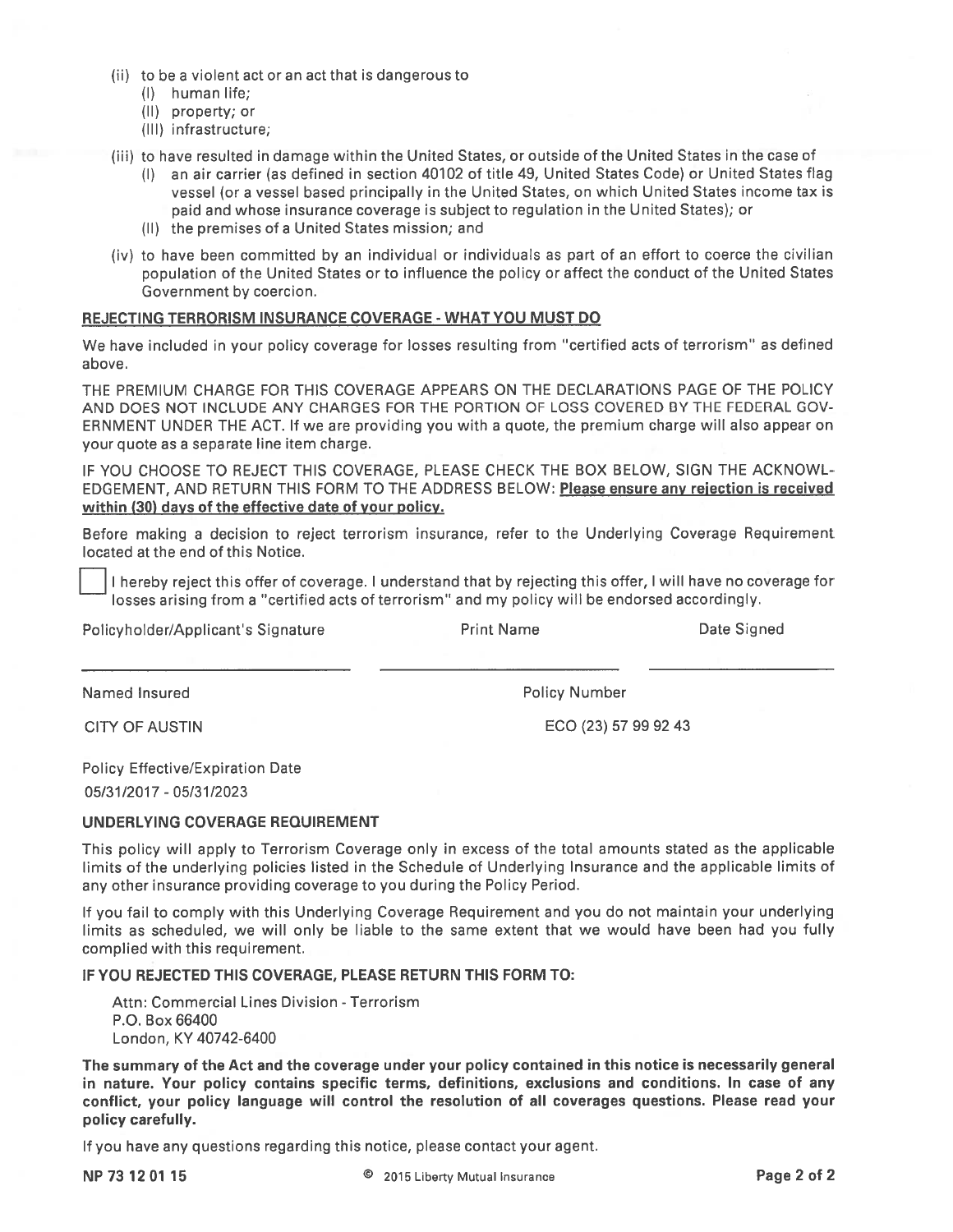|                              |                                                      | liberty<br><b>INSURANCE</b>                               |                                                                                                                                                                                   | <b>Coverage is Provided In:</b><br><b>Ohio Casualty Insurance Company</b>                                | <b>Following Form Excess Liability Policy Declarations</b> |                                                                                                                                                                                                          |                                                                                   |                                                       |                                                                                 |                                                                           | Policy No.: ECO (23) 57 99 92 43                                                            |        |  |  |
|------------------------------|------------------------------------------------------|-----------------------------------------------------------|-----------------------------------------------------------------------------------------------------------------------------------------------------------------------------------|----------------------------------------------------------------------------------------------------------|------------------------------------------------------------|----------------------------------------------------------------------------------------------------------------------------------------------------------------------------------------------------------|-----------------------------------------------------------------------------------|-------------------------------------------------------|---------------------------------------------------------------------------------|---------------------------------------------------------------------------|---------------------------------------------------------------------------------------------|--------|--|--|
| Item $1$ .                   |                                                      |                                                           | a) Named Insured:<br><b>CITY OF AUSTIN</b>                                                                                                                                        |                                                                                                          |                                                            |                                                                                                                                                                                                          | Agent Name, Mailing Address & Phone No.:<br>(212)345-5000<br><b>MARSH USA INC</b> |                                                       |                                                                                 |                                                                           |                                                                                             |        |  |  |
|                              |                                                      | and as more fully set forth in the Lead Underlying Policy |                                                                                                                                                                                   |                                                                                                          |                                                            |                                                                                                                                                                                                          |                                                                                   | NEW YORK, NY 10036 - 2708                             | 1166 AVENUE OF THE AMERICAS                                                     |                                                                           |                                                                                             |        |  |  |
|                              |                                                      |                                                           | b) Address of Named Insured:<br>301 W. SECOND STREET<br><b>AUSTIN; TX 78701</b>                                                                                                   |                                                                                                          |                                                            |                                                                                                                                                                                                          |                                                                                   |                                                       |                                                                                 |                                                                           |                                                                                             |        |  |  |
| Item $2.$                    |                                                      |                                                           | a) Lead Underlying Policy No:<br>b) All other Underlying Policy No(s). See Schedule of Underlying Insurance<br>c) Lead Underlying Insurer:<br>d) All other Underlying Insurer(s): |                                                                                                          |                                                            | 0310-7519                                                                                                                                                                                                |                                                                                   |                                                       | See Schedule of Underlying Insurance                                            |                                                                           | ALLIED WORLD NATIONAL ASSURANCE COMPANY                                                     |        |  |  |
| Item 3.                      |                                                      | Limits of Liability:                                      | (Insuring Agreement 2.)                                                                                                                                                           |                                                                                                          | a)<br>b)                                                   | \$<br>\$                                                                                                                                                                                                 |                                                                                   | \$25,000,000<br>\$25,000,000                          |                                                                                 |                                                                           | Each Occurrence<br>Aggregate                                                                |        |  |  |
| Item 4.                      | <b>Underlying Limits:</b><br>(Insuring Agreement 2.) |                                                           |                                                                                                                                                                                   |                                                                                                          |                                                            | \$325,000,000<br>Each Occurrence<br>a)<br>\$25,000,000<br>b)<br>Aggregate<br>which in turn is excess of any applicable limits and/or retentions<br>as more fully set forth in the Lead Underlying Policy |                                                                                   |                                                       |                                                                                 |                                                                           |                                                                                             |        |  |  |
| Item $5.$                    |                                                      | Policy Period:                                            |                                                                                                                                                                                   |                                                                                                          |                                                            |                                                                                                                                                                                                          | From: 05/31/2017                                                                  |                                                       |                                                                                 |                                                                           | to 05/31/2023 both days at 12:01 a.m.<br>Standard Time at the address of the Named Insured. |        |  |  |
| Item 6.                      |                                                      | Notice to:                                                | (Conditions 3. and 5.)                                                                                                                                                            |                                                                                                          | a) -                                                       |                                                                                                                                                                                                          | 1-800-362-0000                                                                    | Notice of Occurrence:                                 | <b>Ohio Casualty Insurance Company</b>                                          | 9450 Seward Road, Fairfield, OH 45014<br>CLClaimReports@libertymutual.com |                                                                                             |        |  |  |
|                              |                                                      |                                                           |                                                                                                                                                                                   |                                                                                                          | b)                                                         |                                                                                                                                                                                                          | All other Notices:<br>To the Company:                                             | <b>Liberty Mutual Insurance</b><br>New York, NY 10004 | To Insured: Per Item 1. above<br>One Battery Park Plaza, 30 <sup>th</sup> Floor |                                                                           |                                                                                             |        |  |  |
| Item $71$                    |                                                      | Premium:                                                  |                                                                                                                                                                                   |                                                                                                          |                                                            |                                                                                                                                                                                                          |                                                                                   | \$                                                    |                                                                                 |                                                                           |                                                                                             |        |  |  |
|                              |                                                      |                                                           | <b>Certified Acts of Terrorism Coverage</b>                                                                                                                                       |                                                                                                          |                                                            |                                                                                                                                                                                                          |                                                                                   | \$                                                    |                                                                                 |                                                                           | (Included)                                                                                  |        |  |  |
| <b>Issue Date 06/21/2017</b> |                                                      |                                                           | <b>Total Advance Charges</b>                                                                                                                                                      |                                                                                                          |                                                            |                                                                                                                                                                                                          |                                                                                   | S                                                     | Note: This is not a bill                                                        |                                                                           |                                                                                             |        |  |  |
|                              |                                                      | ТX                                                        | 31-1624                                                                                                                                                                           | 06/21/2017                                                                                               |                                                            |                                                                                                                                                                                                          | <b>INSURED COPY</b>                                                               |                                                       | 160016                                                                          |                                                                           | <b>NEW BUSINESS</b>                                                                         |        |  |  |
| CE 75 01 01 15               |                                                      |                                                           |                                                                                                                                                                                   | © 2014 Liberty Mutual Insurance<br>Includes copyrighted material of Marsh USA Inc., with its permission. |                                                            |                                                                                                                                                                                                          |                                                                                   |                                                       |                                                                                 |                                                                           | Page 1                                                                                      | of $2$ |  |  |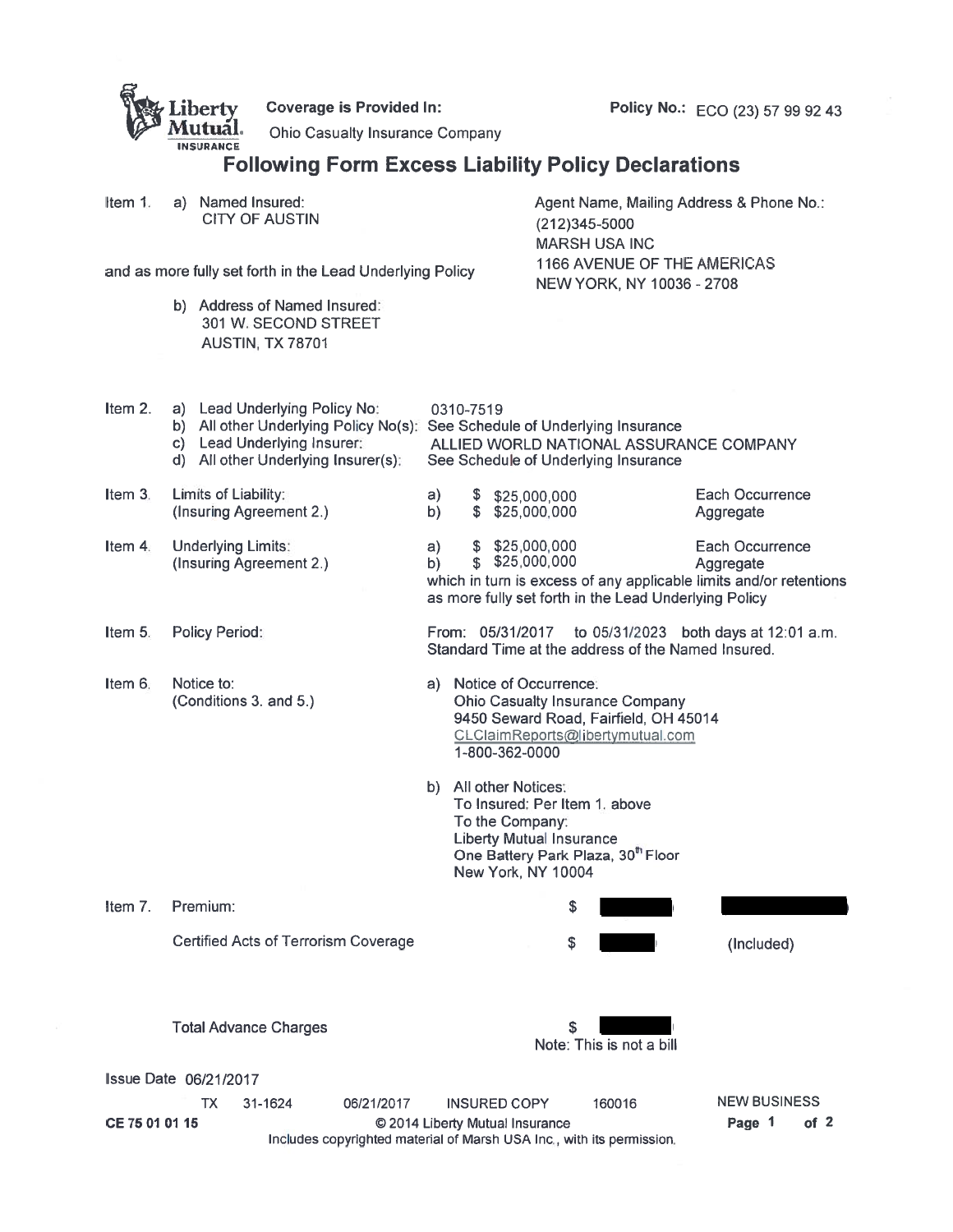Item 8. Policy Forms and Endorsements:

| NP 73 12 01 15 | Policyholder Disclosure Notice of Insurance Coverage for Certified Acts of Terrorism |
|----------------|--------------------------------------------------------------------------------------|
| CE 75 00 01 15 | Marsh XSellence Following Form Excess Liability Policy                               |
| CE 75 10 01 15 | Non Following Form Endorsement                                                       |
| CE 75 13 01 15 | Cap on Losses from Certified Acts of Terrorism                                       |
| CE 75 17 01 15 | Economic or Trade Sanctions Condition Endorsement                                    |
| CE 75 04 01 15 | Asbestos Exclusion                                                                   |
| CE 75 05 01 15 | Nuclear Exclusion                                                                    |
| CE 75 07 01 15 | General Endorsement - Other Insurance Amendatory Endorsement                         |

In Witness Whereof, we have caused this Policy to be signed by our authorized officers.

Dexter R. feyg

**Secretary** 

Dexter Robert Legg **James Paul Condrin**, III

President

CE 7501 01 15

© 2014 Liberty Mutual Insurance Includes copyrighted material of Marsh USA Inc. with its permission.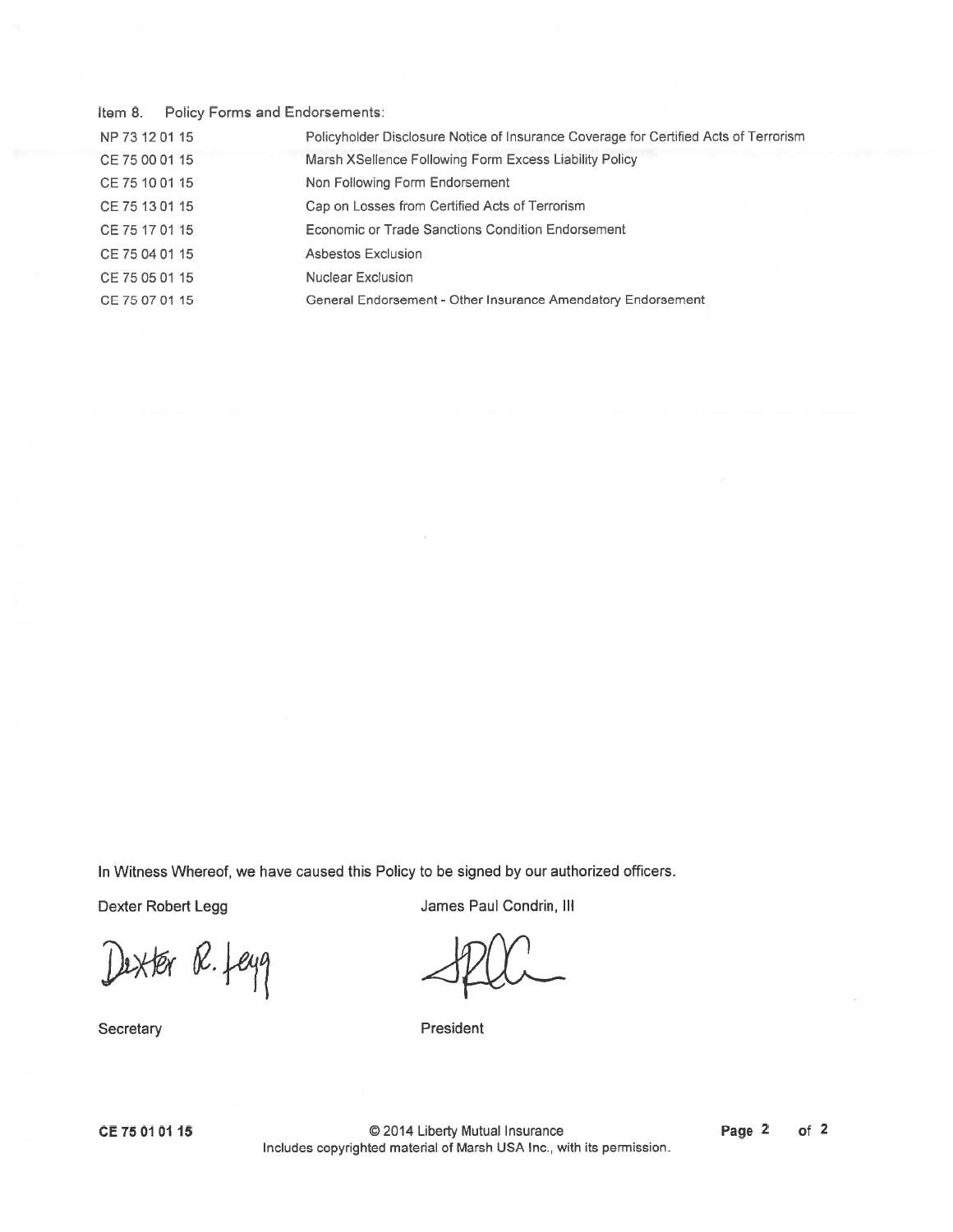Coverage is Provided In: Policy No.: ECO (23) 57 99 92 43 Ohio Casualty Insurance Company

### SCHEDULE OF UNDERLYING INSURANCE

#### UNDERLYING INSURANCE: CARRIER, POLICY NUMBER AND PERIODTYPE OF COVERAGE S OF INSURANCE FIRST UNDERLYINGLEAD UMBRELLA \$25,000,000 EACH OCCURRENCE **ALLIED WORLD NATIONAL** \$25,000,000 AGGREGATE ASSURANCE COMPANY**\$25,000,000 PRODUCTS-COMPLETED** OPERATIONS AGGREGATE

0310-7519 05/31/2017 - 05/31/2023

CE 75 03 01 15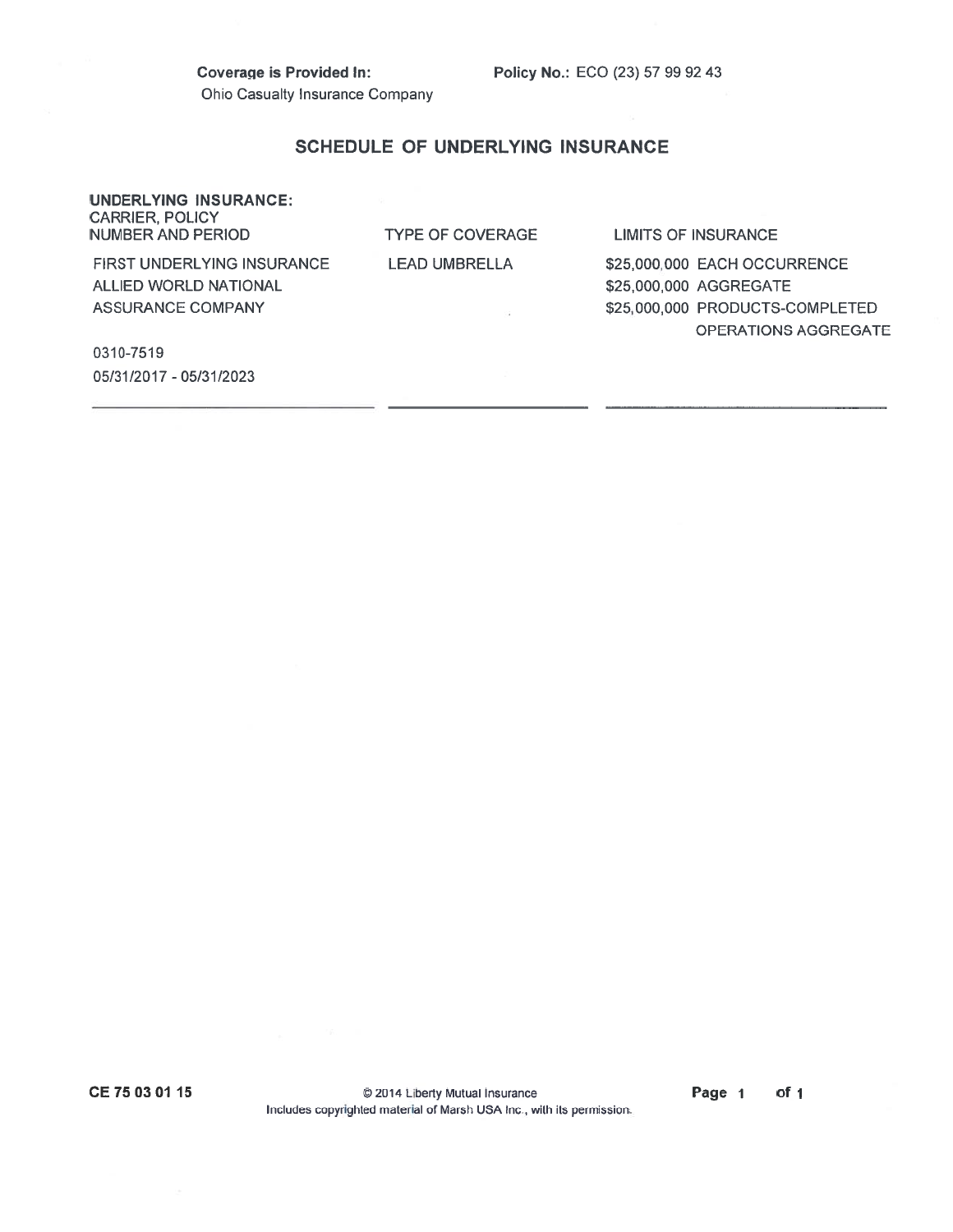# FOLLOWING FORM EXCESS LIABILITY POLICY

#### INSURING AGREEMENTS

#### 1. COVERAGE

The Company hereby agrees, subject to the terms, definitions, exclusions and conditions contained in this Policy, to pay those sums which the Insured shall be legally obligated to pay as damages by reason of the liability covered by and as more fully defined in the Lead Underlying Policy (as stated in Item 2. a) of the Declarations and hereinafter referred to as "Lead Underlying Policy"); provided always however, that this Policy shall not apply until the Insured and/or the Underlying Insurers (as stated in Items 2. c) and 2. d) of the Declarations and hereinafter referred to as "Underlying Insurers") have paid or have been held liable to pay the full amount of the Underlying Limits for damages covered by the Lead Underlying Policy in accordance with Insuring Agreement 2.

The Company agrees that, excep<sup>t</sup> as may otherwise be endorsed to this Policy, this Policy will follow:

- 1. The same terms, definitions, exclusions and conditions as are, at inception hereof, contained in the Lead Underlying Policy, and;
- 2. All subsequent changes made to the terms, definitions, exclusions and conditions of the Lead Underlying Policy that do not broaden the scope of the coverage already provided.

Notwithstanding the foregoing, the following changes to the Lead Underlying Policy made after inception hereof shall not be binding upon the Company unless otherwise agreed in writing by the Company:

- (a) Any change which is subject to an additional premium charge,
- (b) The inclusion of an additional coverage extension endorsement,
- (C) Any change to the terms, definitions, exclusions and conditions that broadens the scope of the coverage already provided.

It is, however, specifically agreed that if any of the Underlying Policy/ies stated in Item 2. b) of the Declarations exclude or limit any par<sup>t</sup> of the coverage provided by the Lead Underlying Policy stated in Item 2. a) of the Declarations, then this Policy shall not drop down to apply in the <sup>p</sup>lace of such excluded or limited coverage and the Insured shall be considered as <sup>a</sup> self-insurer to the extent that there is no other available insurance to cover the deficit.

### 2. LIMITS OF LIABILITY

The Company shall be liable only to pay sums up to:

Declarations)

USD (as stated in Item 3. a) of the in respec<sup>t</sup> of each Occurrence -subject to <sup>a</sup> limit of

USD (as stated in Item 3. b) of the in the aggregate as applicable per the Lead Underlying Declarations) **Policy, and then such aggregate(s)** to apply hereon in an identical manner to the Lead Underlying Policy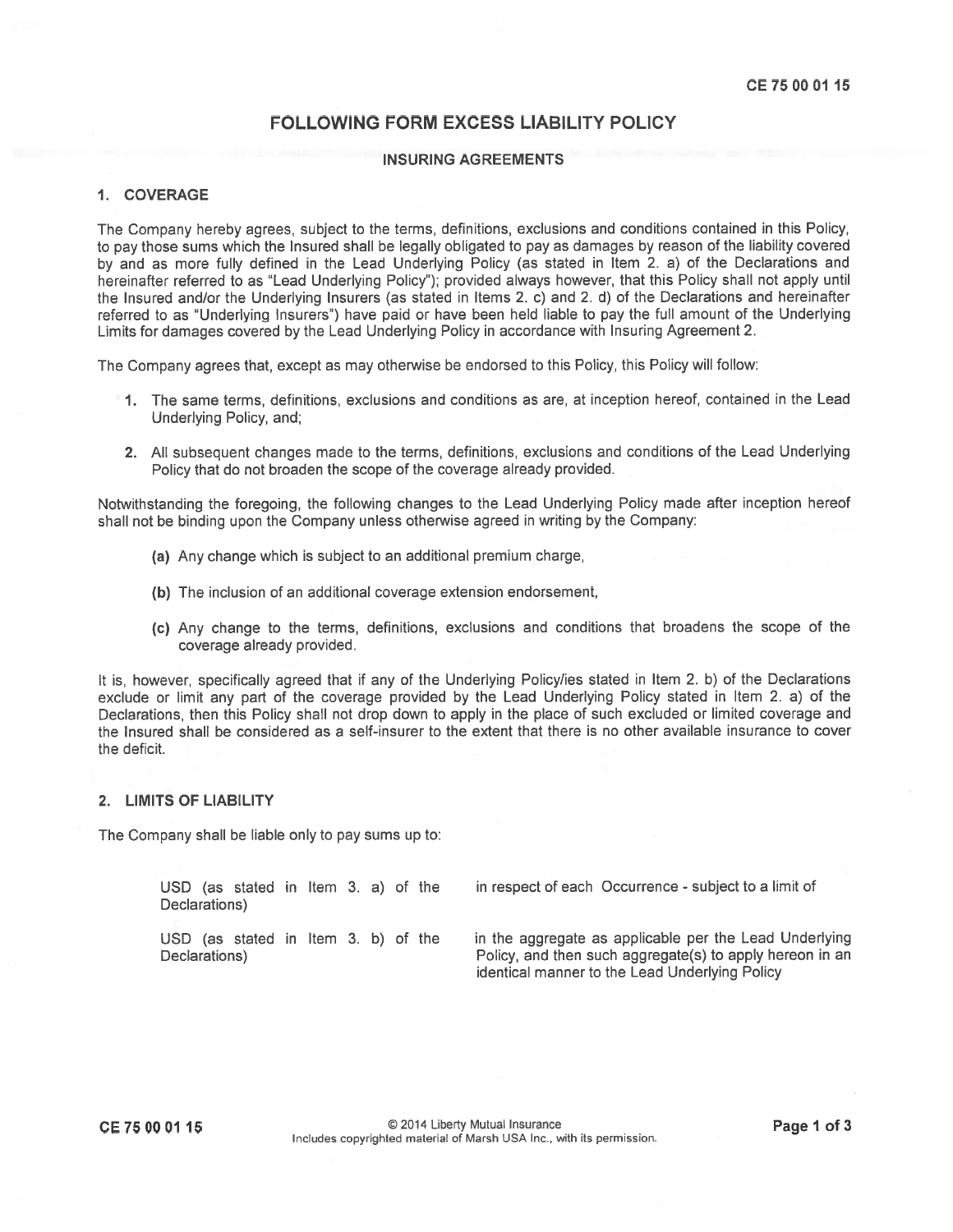in excess of Underlying Limits as follows:

| Declarations)                                        | USD (as stated in Item 4. a) of the |  |  |  |  | in respect of each Occurrence, but |  |  |                          |  |                                             |  |  |  |
|------------------------------------------------------|-------------------------------------|--|--|--|--|------------------------------------|--|--|--------------------------|--|---------------------------------------------|--|--|--|
| USD (as stated in Item 4, b) of the<br>Declarations) |                                     |  |  |  |  |                                    |  |  | <b>Underlying Policy</b> |  | in the aggregate as applicable per the Lead |  |  |  |

which in turn is excess of any applicable limits and/or retentions as more fully set forth in the Lead Underlying Policy.

In the event of reduction or exhaustion of the applicable aggregate Underlying Limits by reason of sums paic thereunder as damages, whether by an Underlying Insurer or the Insured, then this Policy, subject to its terms, definitions, exclusions and conditions shall:

- 1. In the event of reduction, pay in excess of such reduced Underlying Limits;
- 2. In the event of exhaustion, continue in force as Lead Underlying Insurance.

Defense costs and expenses shall operate in an identical manner to the Lead Underlying Policy as respects whether defense costs and expenses are included within the limits of liability or are in addition to the limits of liability.

#### CONDITIONS

#### 1. MAINTENANCE OF UNDERLYING INSURANCE

It is a condition of this Policy that the Underlying Policy/ies (as stated in Items 2. a) and 2. b) of the Declarations and hereinafter referred to as "Underlying Policy/ies") shall be maintained in full force and effect, excep<sup>t</sup> for any reduction of the aggregate limits contained therein solely by paymen<sup>t</sup> of any sums covered by the Lead Underlying Policy. In the event of the Insured's failure to maintain the Underlying Policy/ies in full force and effect and excep<sup>t</sup> with respec<sup>t</sup> to the aforementioned aggregate reduction, coverage hereunder shall not be invalid, but shall apply to the same extent that it would have applied had there been compliance with this condition.

### 2. ASSISTANCE & CO-OPERATION AND DUTY TO DEFEND

- A. The Company shall not be called upon to assume charge of the settlement or defense of any claim made or suit brought or proceeding instituted against the Insured. However the Company shall have the right and shall be given the opportunity to associate with the Insured in the defense of any claim, suit or proceeding relative to an Occurrence where the claim, suit or proceeding involves, or appears reasonably likely to involve the Company, in which event the Insured and the Company shall co-operate in all things in the defense, investigation and settlement of such claim, suit or proceeding.
- B. Notwithstanding the foregoing, the Company will have the right and duty to defend any claim made, suit brought or proceeding instituted against the Insured to which this Policy applies, if;
	- i. The Lead Underlying Insurer as stated in Item 2. c) of the Declarations has the right and duty to defend any claim, suit or proceeding in accordance with the terms of the Lead Underlying Policy as stated in Item 2. a) of the Declarations, and;
	- ii. The applicable Underlying Limits as stated in Item 4. of the Declarations have been exhausted in accordance with Insuring Agreement 1. COVERAGE

The Company shall not be obligated to defend any claim, suit or proceeding after the applicable Limits of Liability of this Policy have been exhausted.

CE 75 00 01 15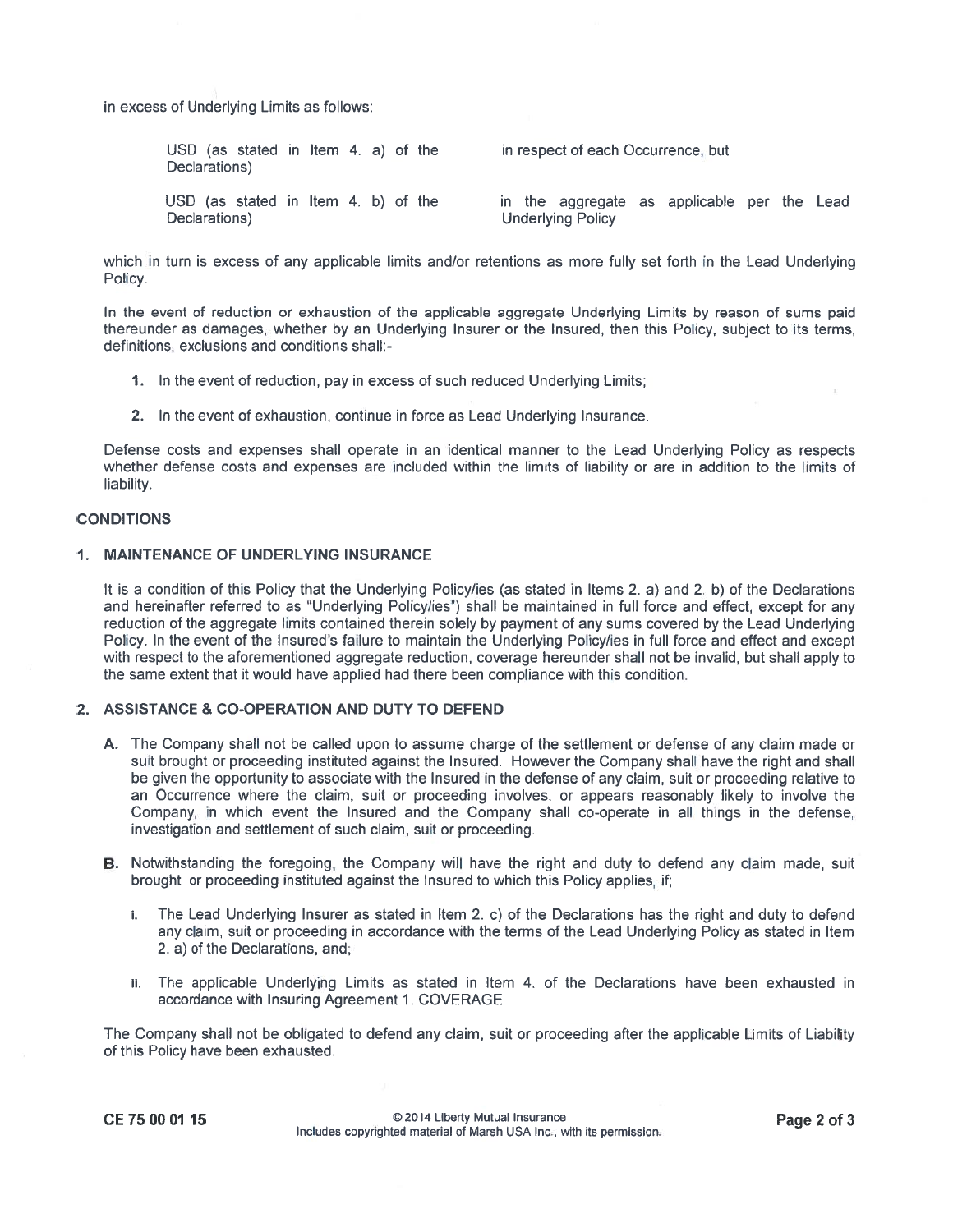## 3. CANCELLATION

The Named Insured or the Company hereon shall have the right to cancel this Policy in accordance with the cancellation provisions of the Lead Underlying Policy. Such notice shall be sent to the entity stated in Item 6. b) of the Declarations.

### 4. OTHER INSURANCE

If other valid and collectible insurance is available to the Insured covering <sup>a</sup> loss also covered by this Policy, other than <sup>a</sup> Policy that is specifically written to apply in excess of this Policy, the insurance afforded by this Policy shall apply in excess of and shall not contribute with such other insurance.

## 5. NOTICE OF OCCURRENCE

Whenever the Insured has information from which it may reasonably conclude that an Occurrence covered hereunder involves injuries or damages which are likely to involve this Policy, notice shall be sent to the entity stated in Item 6. a) of the Declarations as soon as practicable.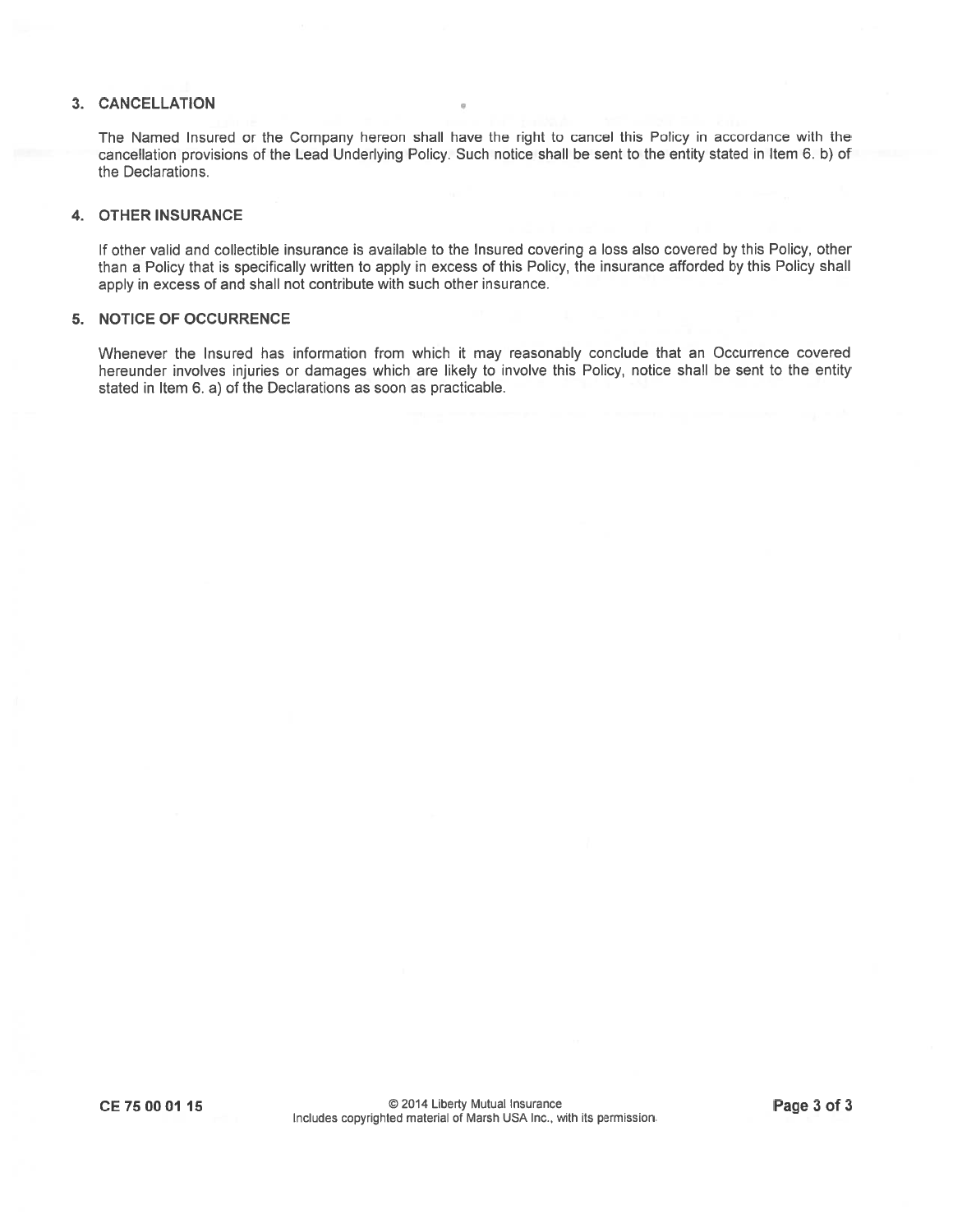# NON FOLLOWING FORM ENDORSEMENT

This endorsement modifies insurance provided under the following:

### FOLLOWING FORM EXCESS LIABILITY POLICY

Notwithstanding any other provisions of this Policy, it is agreed that this Policy shall not provide coverage afforded by the Lead Underlying Policy for the following:

Crisis Management or Crisis Response Endorsement Accident Insurance Endorsement Uninsured/Underinsured Motorists (UM/UIM) Endorsement Liberalization Clause Sublimit of liability, unless such sublimit is specifically endorsed to this Policy.

This endorsement does not change any other provision of the policy.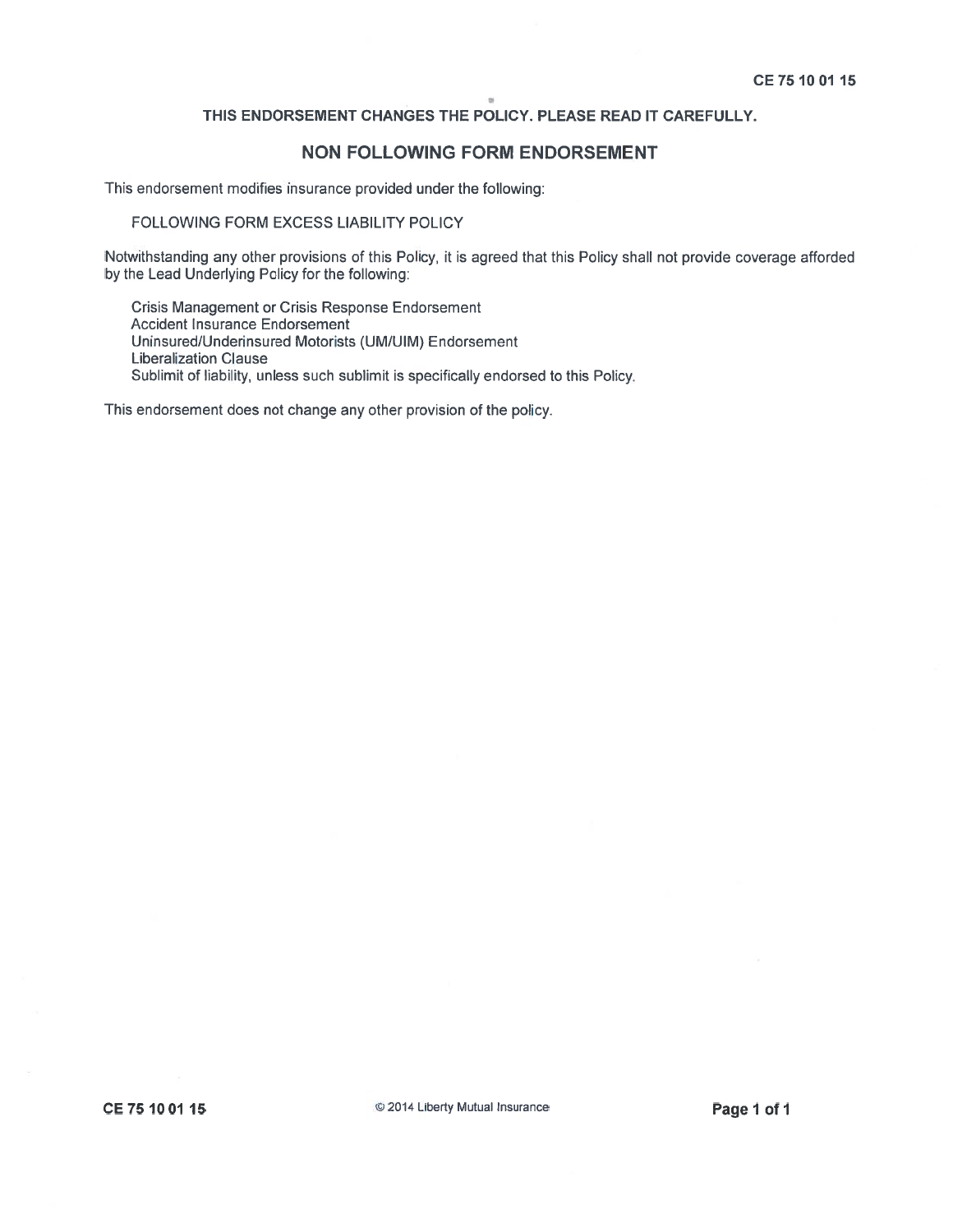# CAP ON LOSSES FROM CERTIFIED ACTS OF TERRORISM

This endorsement modifies insurance provided under the following:

### FOLLOWING FORM EXCESS LIABILITY POLICY

If aggregate insured losses attributable to terrorist acts certified under the federal Terrorism Risk Insurance Act exceed \$100 billion in <sup>a</sup> Program Year (January 1 through December 31) and we have met our insurer deductible under the Terrorism Risk Insurance Act, we shall not be liable for the paymen<sup>t</sup> of any portion of the amount of such losses that exceeds \$100 billion, and in such case insured losses up to that amount are subject to pro rata allocation in accordance with procedures established by the Secretary of the Treasury.

"Certified act of terrorism" means an act that is certified by the Secretary of the Treasury, in concurrence with the Secretary of State and the Attorney General of the United States, to be an act of terrorism pursuan<sup>t</sup> to the federal Terrorism Risk Insurance Act. The criteria contained in the Terrorism Risk Insurance Act for <sup>a</sup> "certified act of terrorism" include the following:

- 1. The act resulted in insured losses in excess of \$5 million in the aggregate, attributable to all types of insurance subject to the Terrorism Risk Insurance Act; and
- 2. The act is <sup>a</sup> violent act or an act that is dangerous to human life, property or infrastructure and is committed by an individual or individuals as par<sup>t</sup> of an effort to coerce the civilian population of the United States or to influence the policy or affect the conduct of the United States Government by coercion.

This endorsement does not change any other provision of the policy.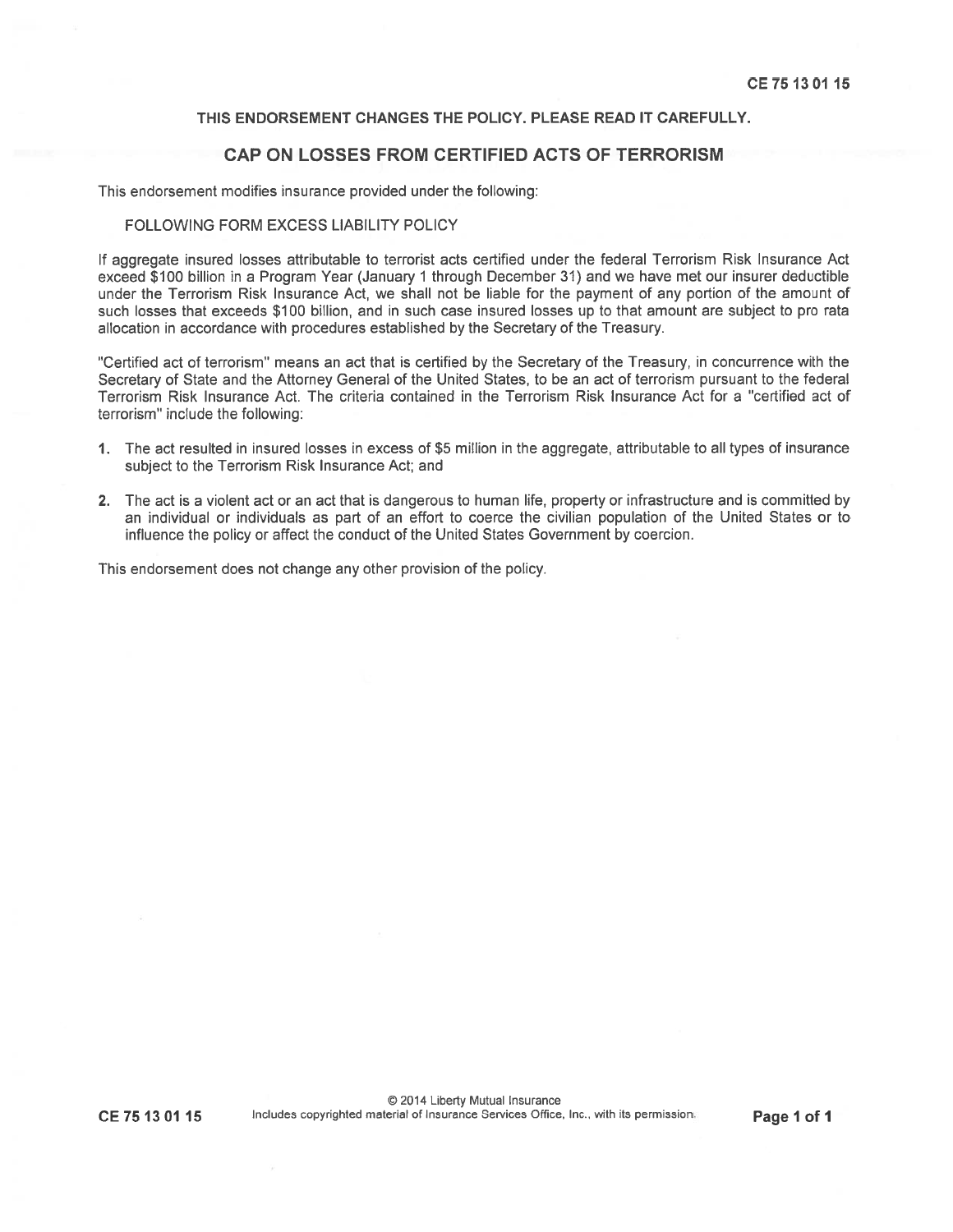### ECONOMIC OR TRADE SANCTIONS CONDITION

If coverage for <sup>a</sup> claim or suit under this policy is in violation of any United States of America economic or trade sanctions, including but not limited to, sanctions administered and enforced by the United States Treasury Department's Office of Foreign Assets Control ("OFAC"), then coverage for that claim or suit will be null and void.

This endorsement does not change any other provision of the policy.

CE 75 1701 15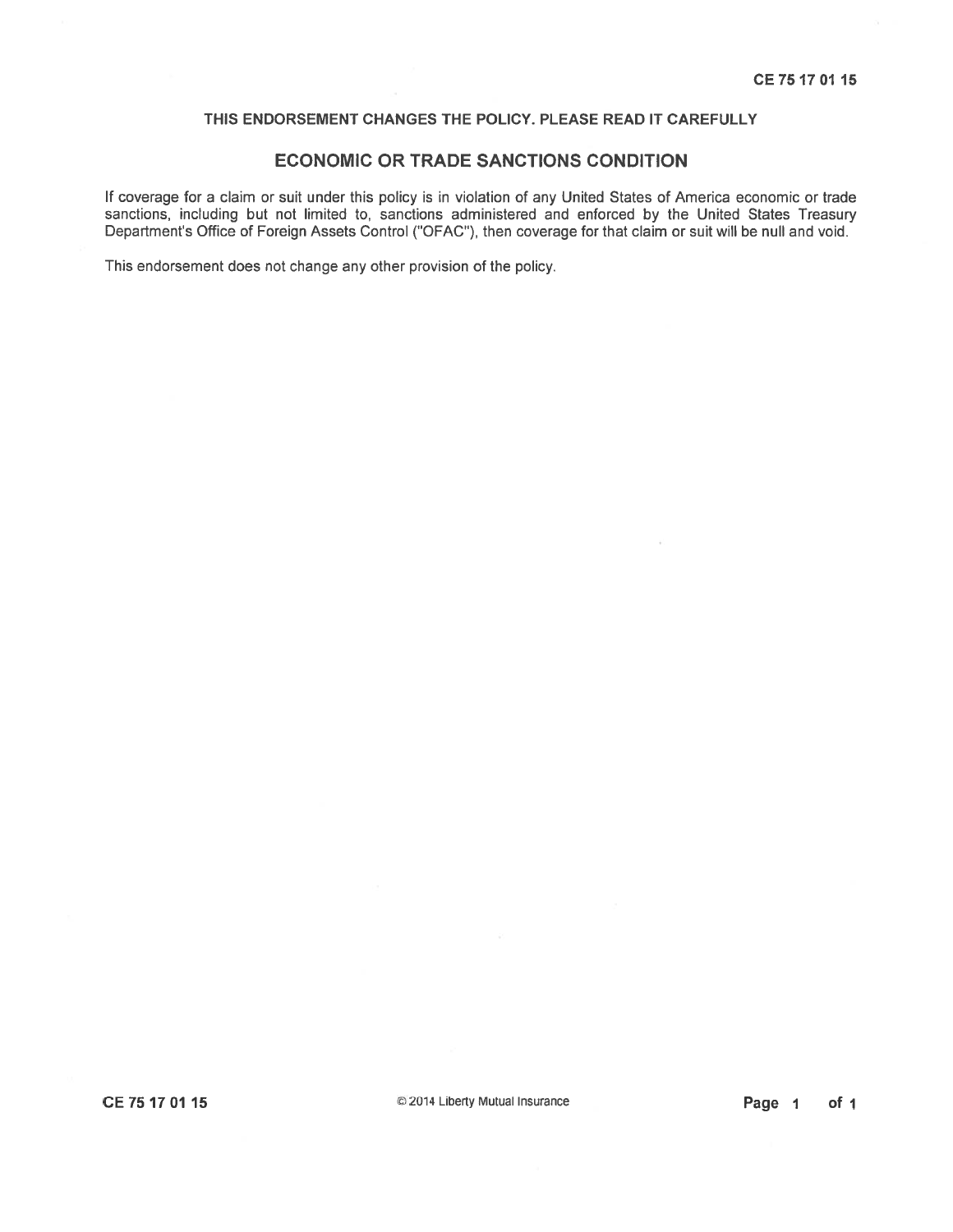# ASBESTOS EXCLUSION

This endorsement modifies insurance provided under the following:

FOLLOWING FORM EXCESS LIABILITY POLICY

This insurance does not apply to:

Any liability, damages, loss, injury, demand, claim or suit arising out of or caused by, or allegedly caused by:

- 1. Asbestos, asbestos products, asbestos-containing materials or products, asbestos fibers or asbestos dust, including, but not limited to, manufacture, mining, use, sale, installation, removal, or distribution activities;
- 2. Exposure to testing for, monitoring of, cleaning up, removing, containing or treating of asbestos, asbestos products, asbestos-containing materials or products, asbestos fibers or asbestos dust; or
- 3. Any obligation to investigate, settle or defend, or indemnify any person against any claim or suit arising out of or related in any way, either directly or indirectly, to asbestos, asbestos products, asbestos-containing materials or products, asbestos fibers or asbestos dust.

This endorsement does not change any other provision of this policy.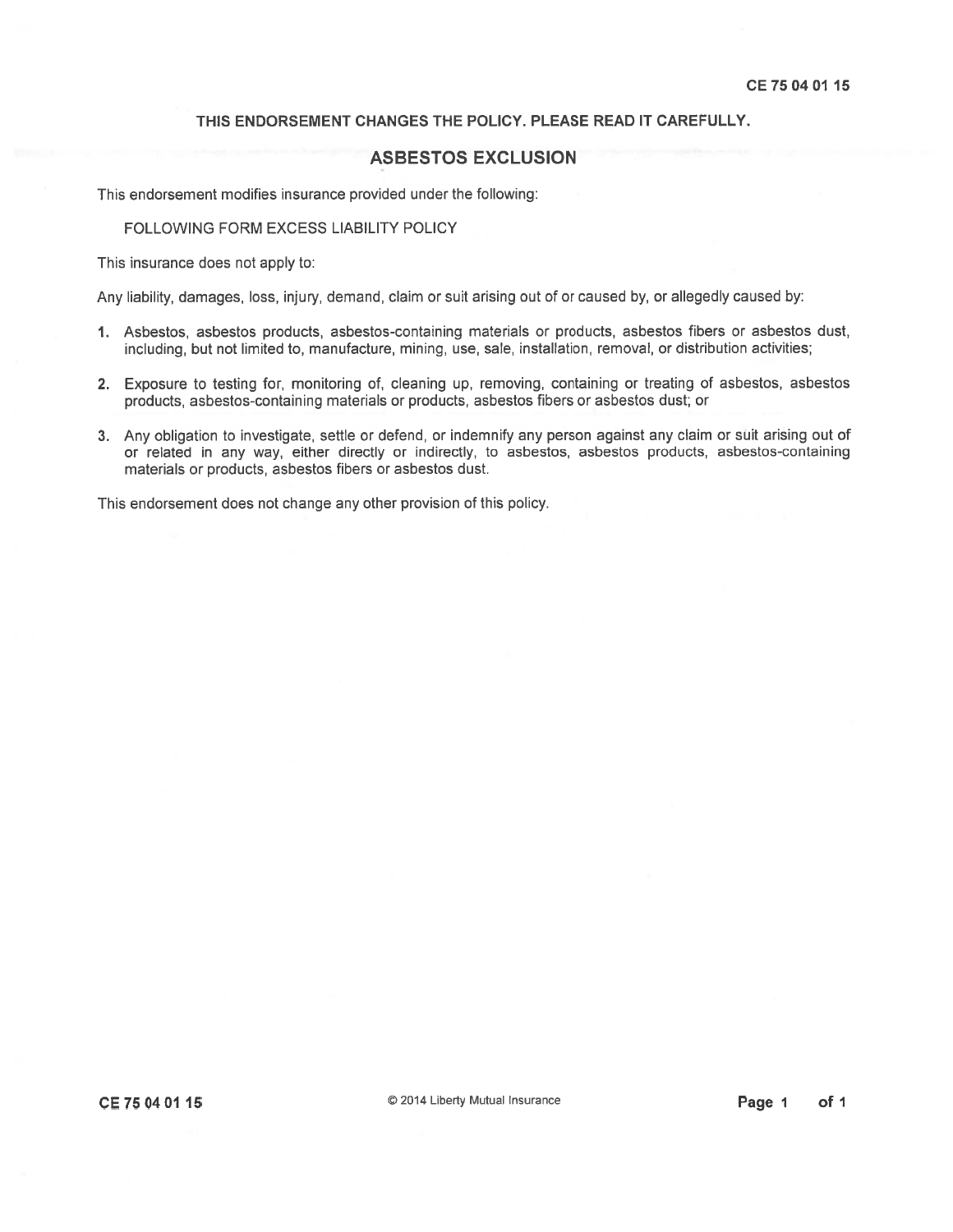# NUCLEAR EXCLUSION

This endorsement modifies insurance provided under the following:

FOLLOWING FORM EXCESS LIABILITY POLICY

This insurance does not apply to:

A. Any liability, damages, loss, injury, demand, claim or suit:

- 1. With respec<sup>t</sup> to which an Insured under the policy is also an Insured under <sup>a</sup> nuclear energy liability policy issued by Nuclear Energy Liability Insurance Association, Mutual Atomic Energy Liability Underwriters, Nuclear Insurance Association of Canada or any of their successors, or would be an Insured under any such policy but for its termination upon exhaustion of its limits of liability; or
- 2. Resulting from the "hazardous properties" of "nuclear material" and with respec<sup>t</sup> to which (a) <sup>a</sup> person or organization is required to maintain financial protection pursuan<sup>t</sup> to the Atomic Energy Act of 1954, or any law amendatory thereof, or **(b)** the Insured is, or had this policy not been issued would be, entitled to indemnity from the United States of America, or any agency thereof, under any agreemen<sup>t</sup> entered into by the United States of America, or any agency thereof, with any person or organization.
- B. Any liability, damages, loss, injury, demand, claim or suit resulting from the "hazardous properties" of "nuclear material", if:
	- 1. The "nuclear material" **(a)** is at any "nuclear facility" owned by, or operated by or on behalf of, an Insurec or (b) has been discharged or dispersed therefrom;
	- 2. The "nuclear material" is contained in "spent fuel" or "waste" at any time possessed, handled, used, processed, stored, transported or disposed of by or on behalf of an Insured; or
	- 3. The bodily injury or property damage arises out of the furnishing by an Insured of services, materials, parts or equipment in connection with the planning, construction, maintenance, operation or use of any "nuclear facility", but if such facility is located within the United States of America, its territories or possessions or Canada, this Exclusion B.3. applies only to "property damage" to such "nuclear facility" and any property thereat.
- C. As used in this endorsement:
	- 1. "Hazardous properties" includes radioactive, toxic or explosive properties.
	- 2. "Nuclear material" means "source material", "special nuclear material" or "by-product material".
	- 3. "Source material", "special nuclear material", and "by-product material" have the meanings given them in the Atomic Energy Act of 1954 or in any law amendatory thereof.
	- 4. "Spent fuel" means any fuel element or fuel component, solid or liquid, which has been used or exposed to radiation in <sup>a</sup> "nuclear reactor".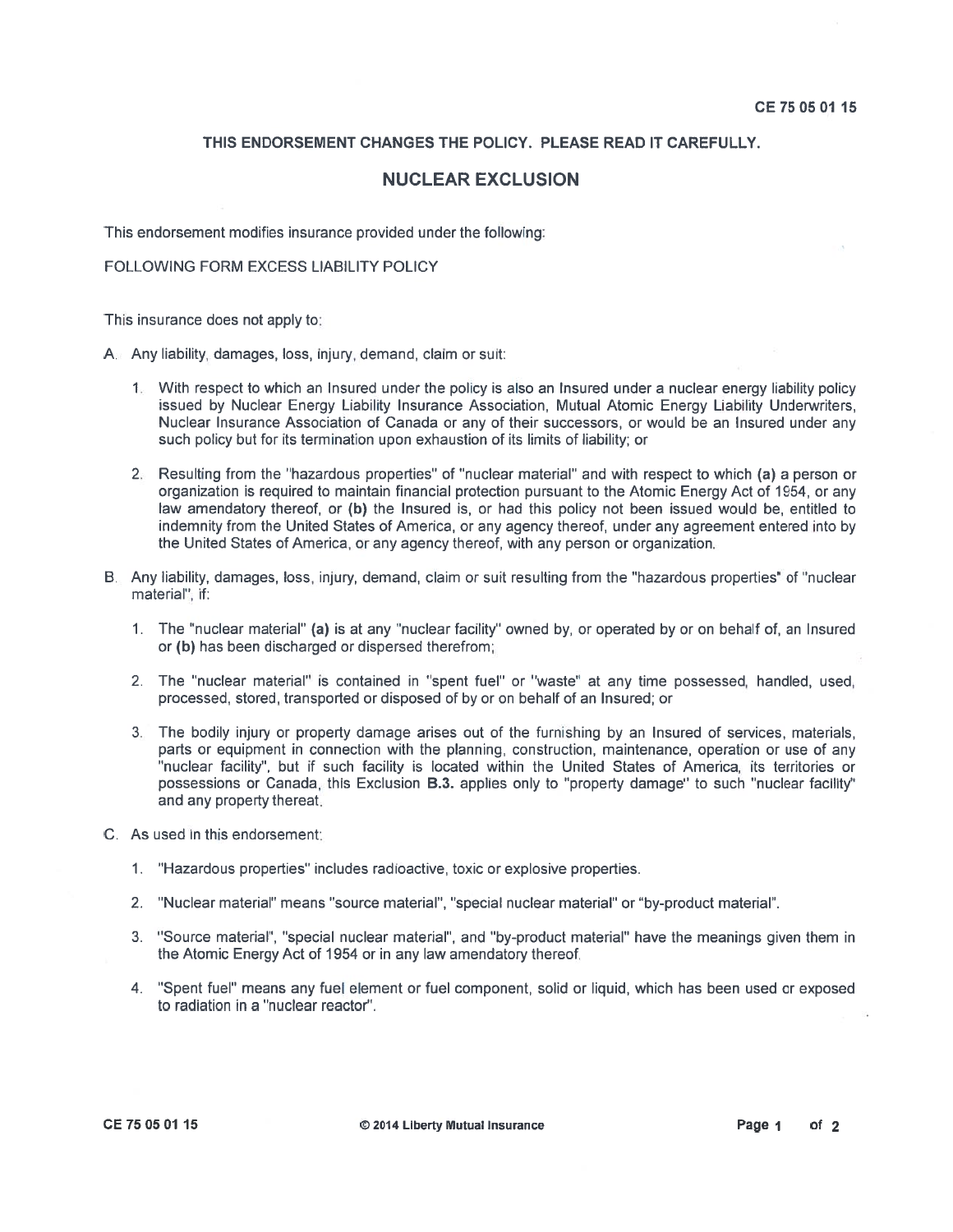- 5. "Waste" means any "waste" material (a) containing "by-product material" other than the tailings or wastes produced by the extraction or concentration of uranium or thorium from any ore processe<sup>d</sup> primarily for its "source material" content, and (b) resulting from the operation by any person or organization of any "nuclear facility" included under the first two paragraphs of the definition of "nuclear facility".
- 6. "Nuclear facility" means:
	- a. Any "nuclear reactor";
	- b. Any equipment or device designed or used for (1) separating the isotopes of uranium or <sup>p</sup>lutonium, (2) processing or utilizing "spent fuel", or (3) handling, processing or packaging "waste";
	- c. Any equipment or device used for the processing, fabricating or alloying of "special nuclear material" if at any time the total amount of such material in the custody of any Insured at the premises where such equipment or device is located consists of or contains more than 25 grams of plutonium or uranium 233 or any combination thereof, or more than 250 grams of uranium 235;
	- d. Any structure, basin, excavation, premises or <sup>p</sup>lace prepared or used for the storage or disposal of "waste";

and includes the site on which any of the foregoing is located, all operations considered on such site and all premises used for such operations.

- 7. "Nuclear reactor" means any apparatus designed or used to sustain nuclear fission in <sup>a</sup> self-supporting chain reaction or to contain a critical mass of fissionable material.
- 8. "Property damage" includes all forms of radioactive contamination of property.

This endorsement does not change any other provision of this policy.